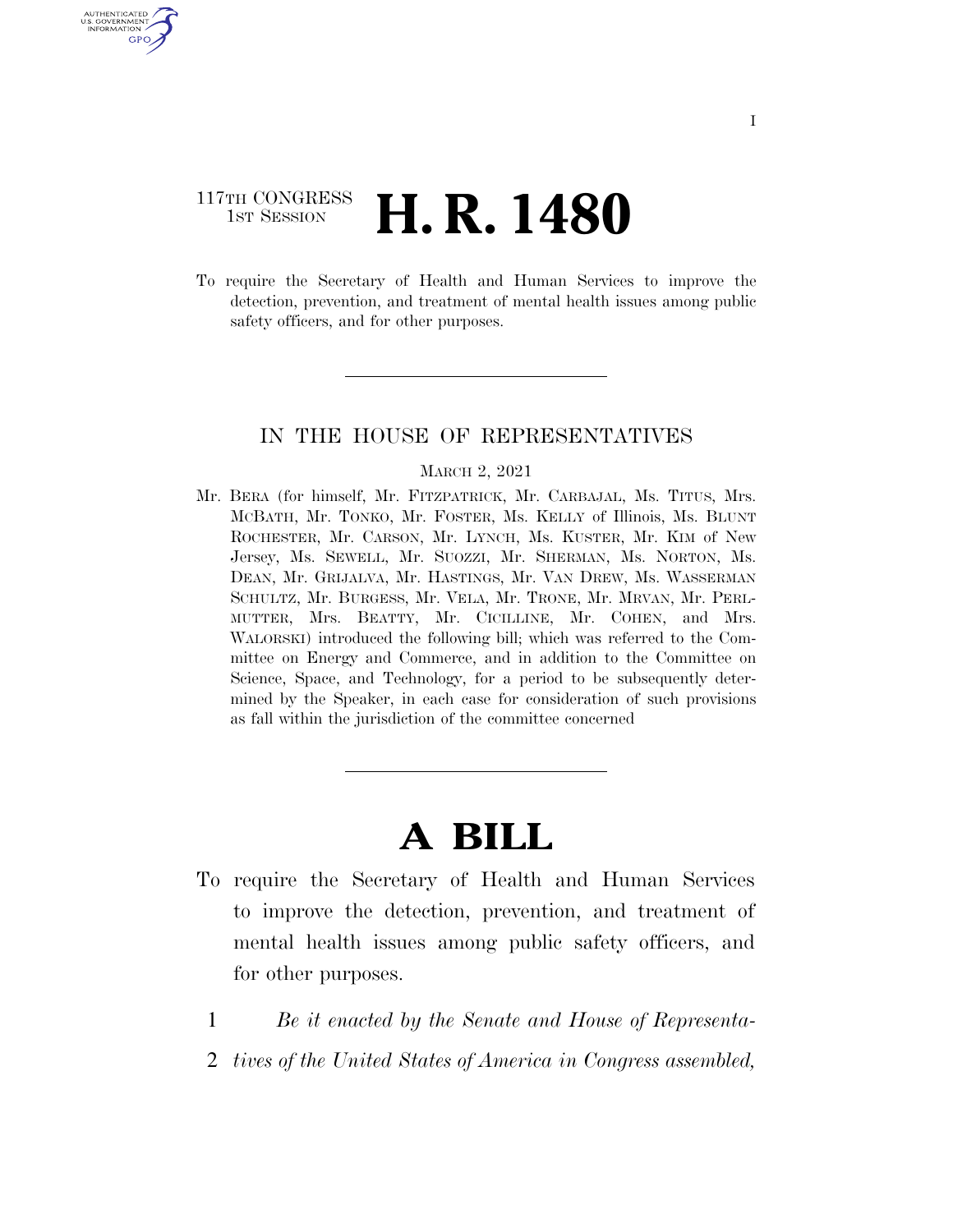#### **SECTION 1. SHORT TITLE.**

 This Act may be cited as the ''Helping Emergency Responders Overcome Act'' or the ''HERO Act''.

 **SEC. 2. DATA SYSTEM TO CAPTURE NATIONAL PUBLIC SAFETY OFFICER SUICIDE INCIDENCE.** 

 The Public Health Service Act is amended by insert- ing before section 318 of such Act (42 U.S.C. 247c) the following:

### **''SEC. 317V. DATA SYSTEM TO CAPTURE NATIONAL PUBLIC SAFETY OFFICER SUICIDE INCIDENCE.**

11 "(a) IN GENERAL.—The Secretary, in coordination with the Director of the Centers for Disease Control and Prevention and other agencies as the Secretary determines appropriate, shall—

 ''(1) develop and maintain a data system, to be known as the Public Safety Officer Suicide Report-ing System, for the purposes of—

 ''(A) collecting data on the suicide inci-dence among public safety officers; and

20 "(B) facilitating the study of successful interventions to reduce suicide among public 22 safety officers; and

23 ''(2) integrate such system into the National Violent Death Reporting System, so long as the Sec- retary determines such integration to be consistent with the purposes described in paragraph (1).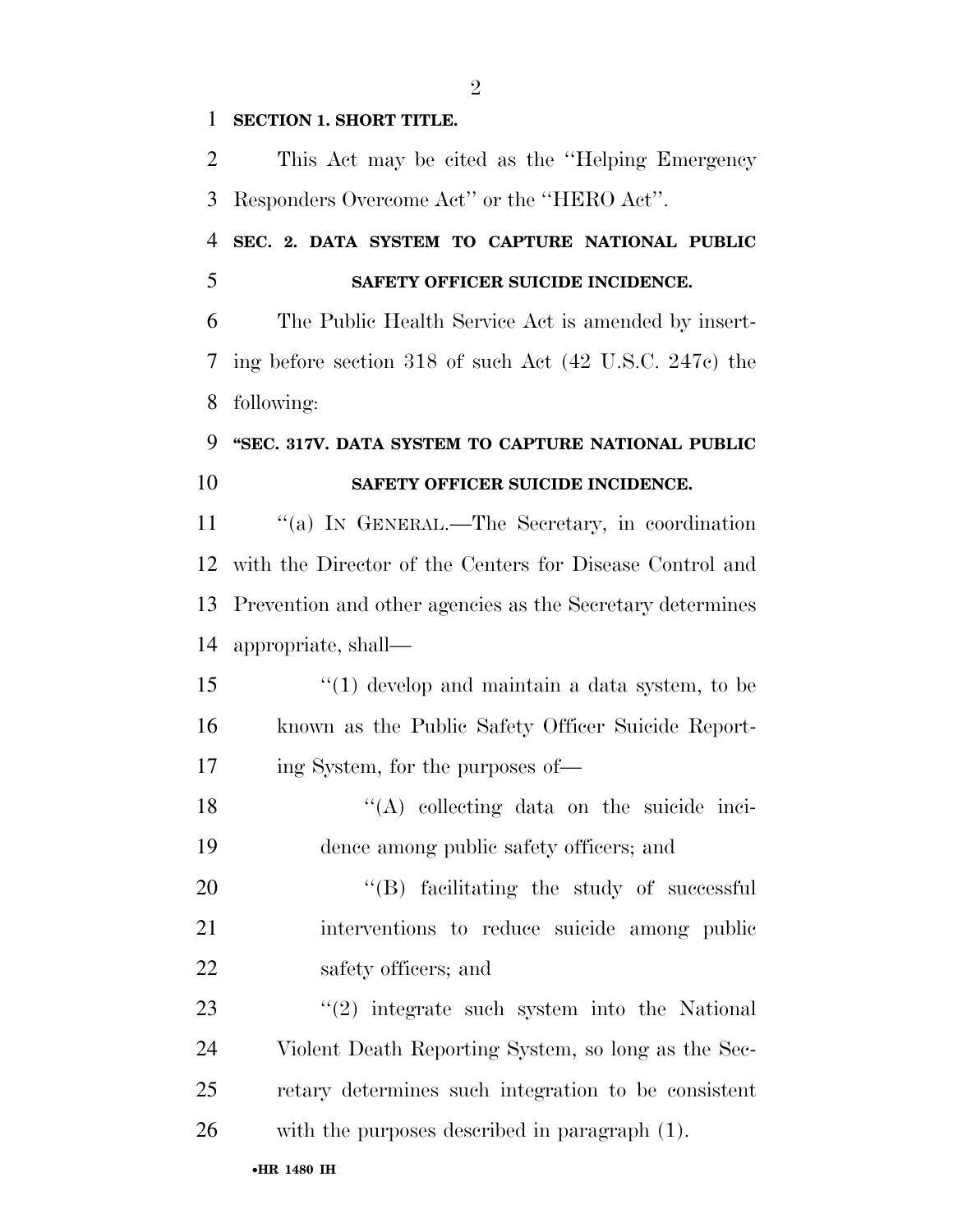| $\mathbf{1}$ | "(b) DATA COLLECTION.—In collecting data for the           |
|--------------|------------------------------------------------------------|
| 2            | Public Safety Officer Suicide Reporting System, the Sec-   |
| 3            | retary shall, at a minimum, collect the following informa- |
| 4            | tion:                                                      |
| 5            | $\lq(1)$ The total number of suicides in the United        |
| 6            | States among all public safety officers in a given cal-    |
| 7            | endar year.                                                |
| 8            | $\lq(2)$ Suicide rates for public safety officers in       |
| 9            | a given calendar year, disaggregated by-                   |
| 10           | $\lq\lq$ age and gender of the public safety               |
| 11           | officer;                                                   |
| 12           | $\lq\lq(B)$ State;                                         |
| 13           | $\lq\lq$ occupation; including both the indi-              |
| 14           | vidual's role in their public safety agency and            |
| 15           | their primary occupation in the case of volun-             |
| 16           | teer public safety officers;                               |
| 17           | $\lq\lq$ (D) where available, the status of the            |
| 18           | public safety officer as volunteer, paid-on-call,          |
| 19           | or career; and                                             |
| 20           | $\lq\lq(E)$ status of the public safety officer as         |
| 21           | active or retired.                                         |
| 22           | "(c) CONSULTATION DURING DEVELOPMENT.—In                   |
| 23           | developing the Public Safety Officer Suicide Reporting     |
| 24           | System, the Secretary shall consult with non-Federal ex-   |
| 25           | perts to determine the best means to collect data regard-  |
|              |                                                            |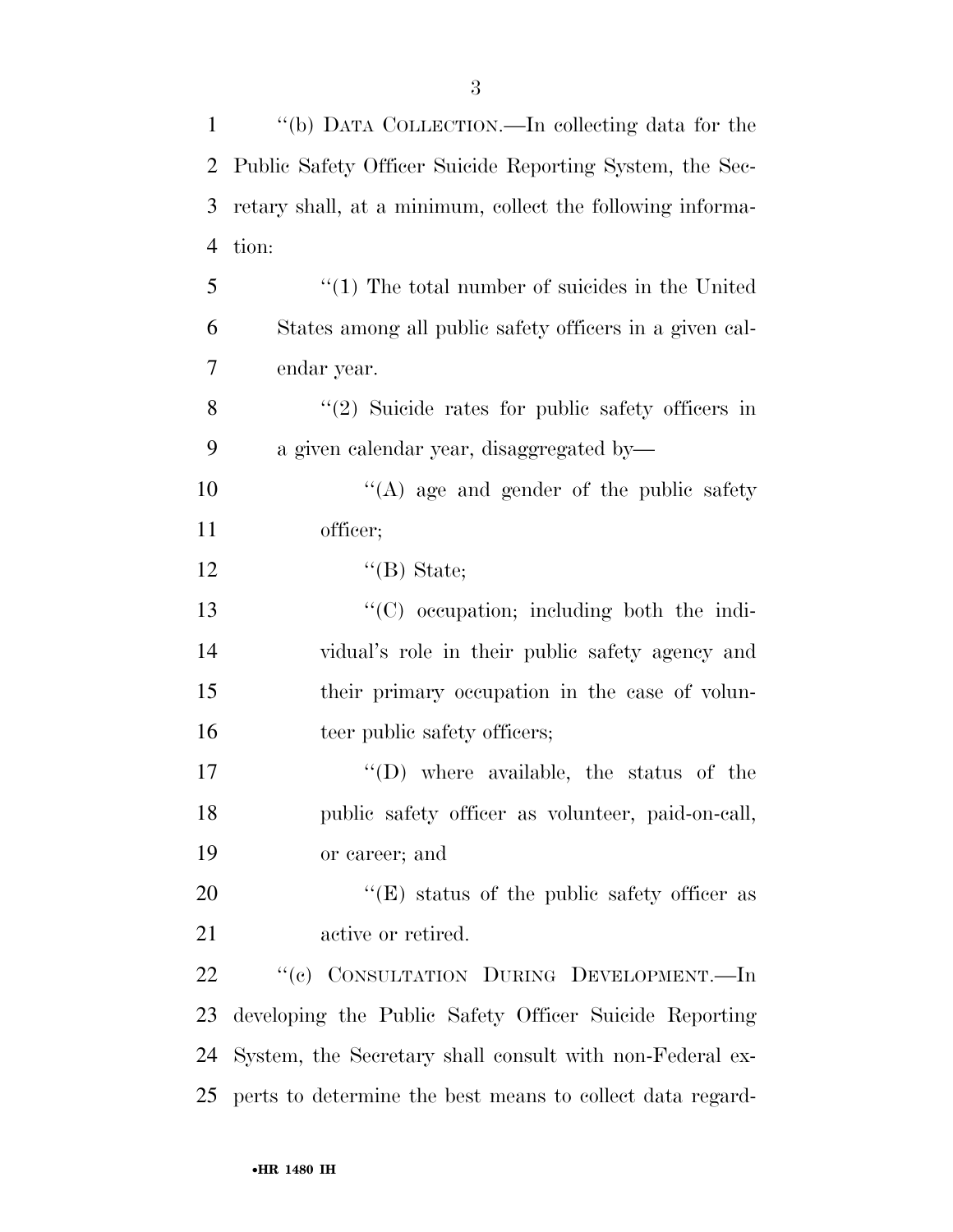ing suicide incidence in a safe, sensitive, anonymous, and effective manner. Such non-Federal experts shall include, as appropriate, the following: 4 "(1) Public health experts with experience in developing and maintaining suicide registries. ''(2) Organizations that track suicide among public safety officers. 8 "(3) Mental health experts with experience in studying suicide and other profession-related trau- matic stress. 11 ''(4) Clinicians with experience in diagnosing and treating mental health issues. 13 ''(5) Active and retired volunteer, paid-on-call, and career public safety officers. ''(6) Relevant national police, and fire and emergency medical services, organizations. ''(d) DATA PRIVACY AND SECURITY.—In developing and maintaining the Public Safety Officer Suicide Report- ing System, the Secretary shall ensure that all applicable Federal privacy and security protections are followed to ensure that—  $\qquad$   $\qquad$   $(1)$  the confidentiality and anonymity of sui- cide victims and their families are protected, includ- ing so as to ensure that data cannot be used to deny benefits; and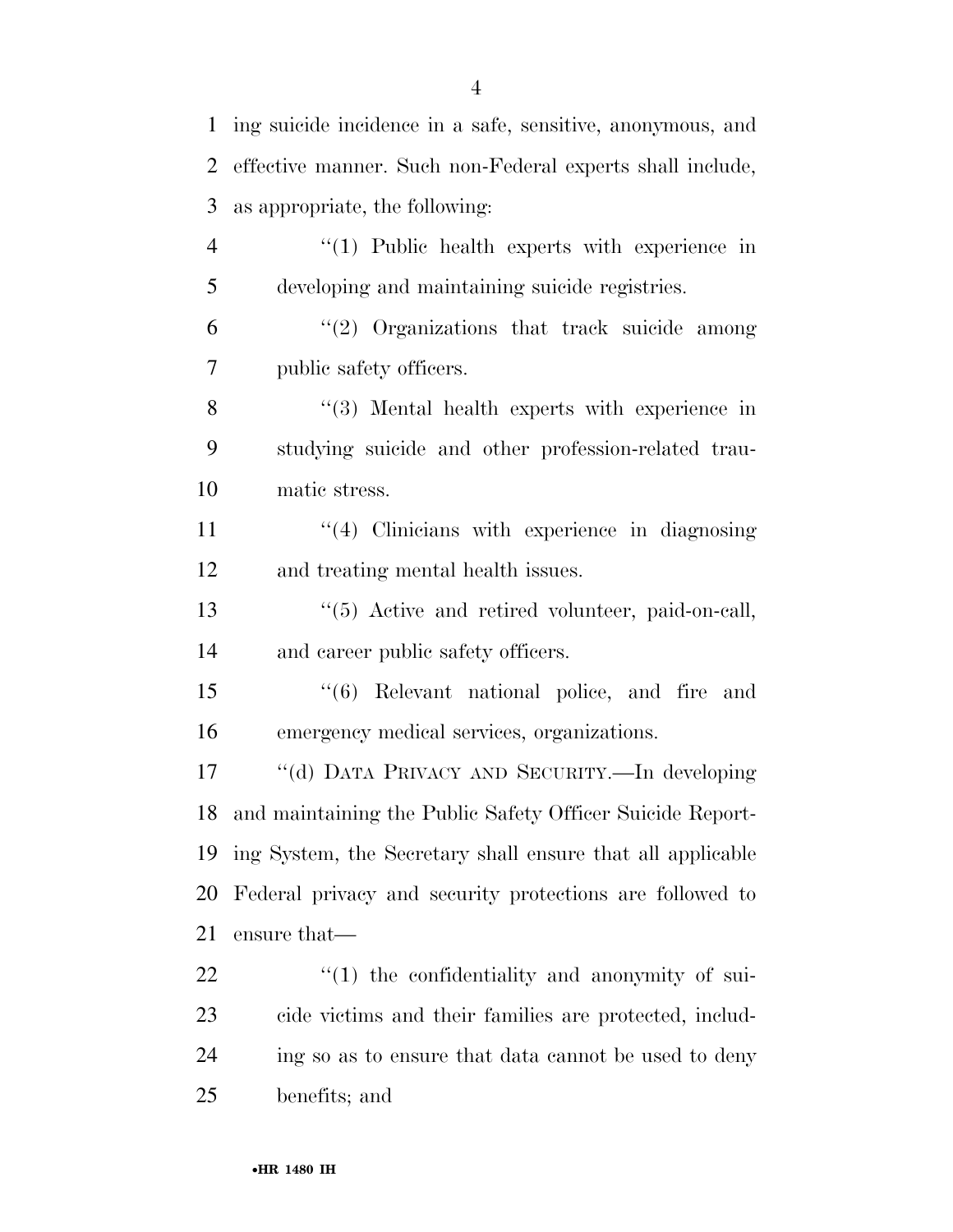| $\mathbf{1}$   | $\lq(2)$ data is sufficiently secure to prevent unau-  |
|----------------|--------------------------------------------------------|
| $\overline{2}$ | thorized access.                                       |
| 3              | $``$ (e) REPORTING.—                                   |
| $\overline{4}$ | "(1) ANNUAL REPORT.—Not later than 2 years             |
| 5              | after the date of enactment of the Helping Emer-       |
| 6              | gency Responders Overcome Act, and biannually          |
| 7              | thereafter, the Secretary shall submit a report to the |
| 8              | Congress on the suicide incidence among public safe-   |
| 9              | ty officers. Each such report shall—                   |
| 10             | $\lq\lq$ include the number and rate of such           |
| 11             | suicide incidence, disaggregated by age, gender,       |
| 12             | and State of employment;                               |
| 13             | "(B) identify characteristics and contrib-             |
| 14             | uting circumstances for suicide among public           |
| 15             | safety officers;                                       |
| 16             | "(C) disaggregate rates of suicide by—                 |
| 17             | "(i) occupation;                                       |
| 18             | "(ii) status as volunteer, paid-on-call,               |
| 19             | or career; and                                         |
| 20             | "(iii) status as active or retired;                    |
| 21             | $\lq\lq$ (D) include recommendations for further       |
| 22             | study regarding the suicide incidence among            |
| 23             | public safety officers;                                |
| 24             | "(E) specify in detail, if found, any obsta-           |
| 25             | cles in collecting suicide rates for volunteers        |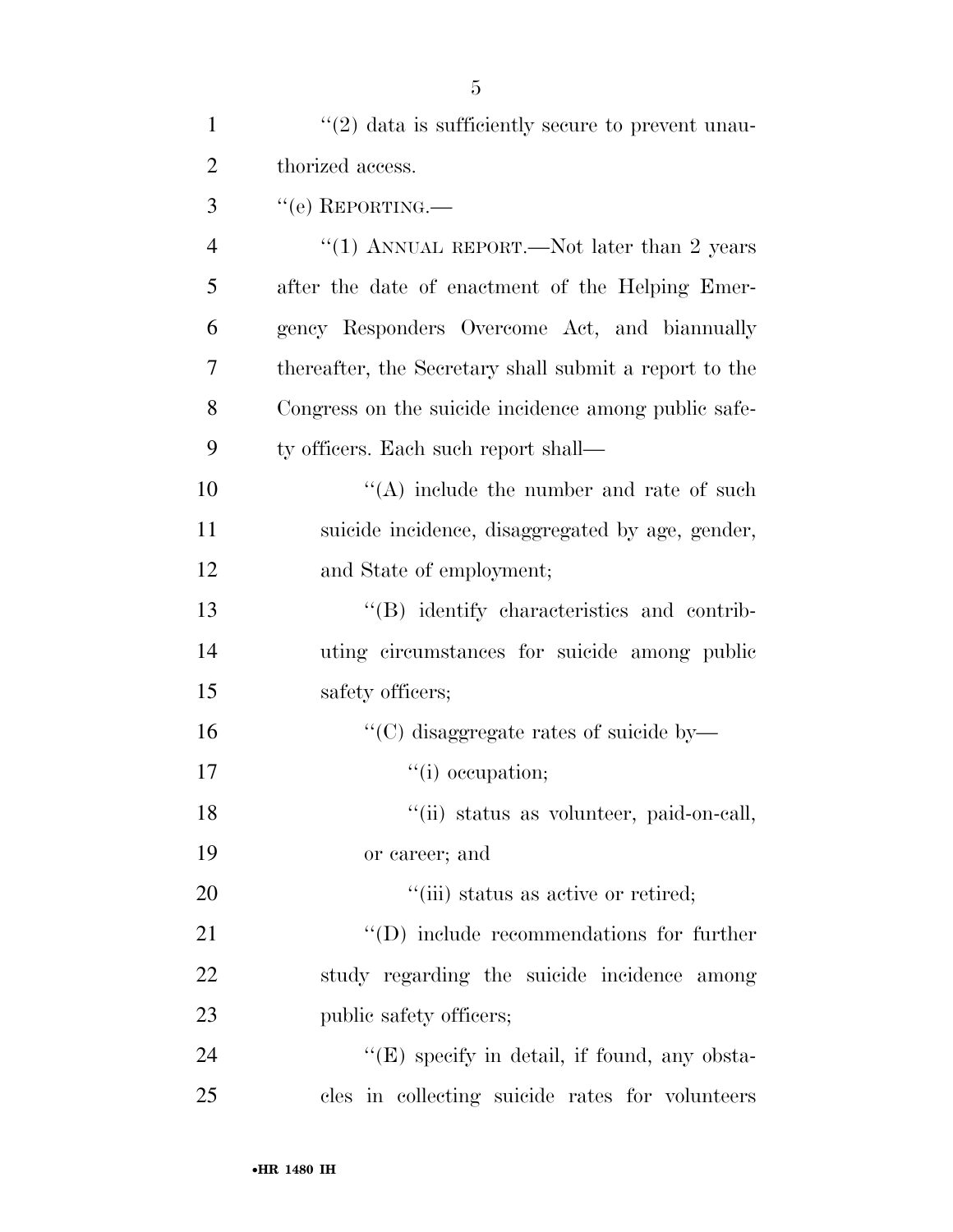| $\mathbf{1}$   | and include recommended improvements to                  |
|----------------|----------------------------------------------------------|
| $\overline{2}$ | overcome such obstacles;                                 |
| 3              | $\lq\lq(F)$ identify options for interventions to        |
| $\overline{4}$ | reduce suicide among public safety officers; and         |
| 5              | $\lq\lq(G)$ describe procedures to ensure the            |
| 6              | confidentiality and anonymity of suicide victims         |
| 7              | and their families, as described in subsection           |
| 8              | (d)(1).                                                  |
| 9              | "(2) PUBLIC AVAILABILITY.—Upon the submis-               |
| 10             | sion of each report to the Congress under paragraph      |
| 11             | (1), the Secretary shall make the full report publicly   |
| 12             | available on the website of the Centers for Disease      |
| 13             | Control and Prevention.                                  |
| 14             | "(f) DEFINITION.—In this section, the term 'public       |
| 15             | safety officer' means—                                   |
| 16             | $\lq(1)$ a public safety officer as defined in section   |
| 17             | 1204 of the Omnibus Crime Control and Safe               |
| 18             | Streets Act of 1968; or                                  |
| 19             | $\lq(2)$ a public safety telecommunicator as de-         |
| 20             | scribed in detailed occupation 43–5031 in the Stand-     |
| 21             | ard Occupational Classification Manual of the Office     |
| 22             | of Management and Budget (2018).                         |
| 23             | "(g) PROHIBITED USE OF INFORMATION.—Notwith-             |
| 24             | standing any other provision of law, if an individual is |
| 25             | identified as deceased based on information contained in |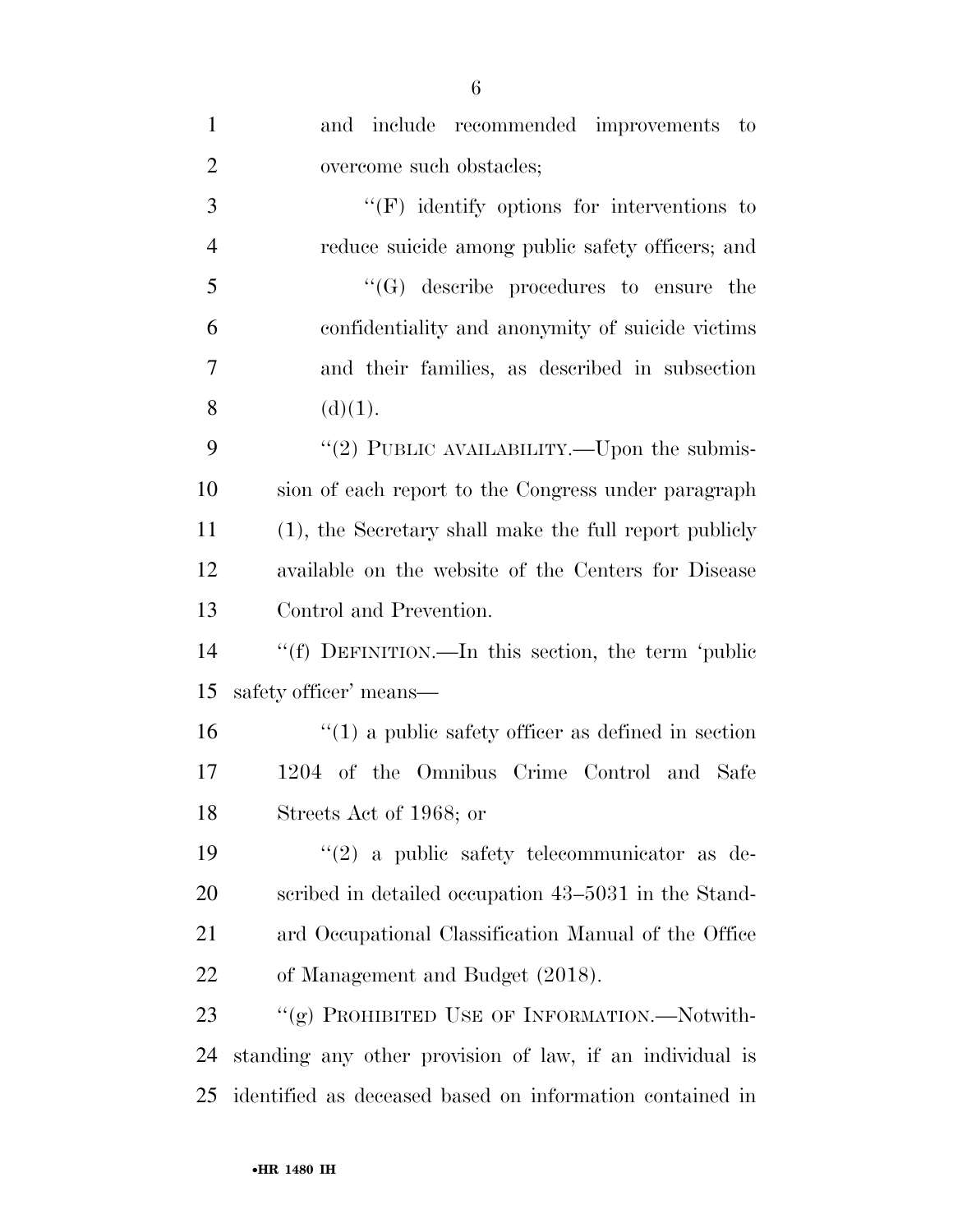the Public Safety Officer Suicide Reporting System, such information may not be used to deny or rescind life insur- ance payments or other benefits to a survivor of the de-ceased individual.''.

 **SEC. 3. PEER-SUPPORT BEHAVIORAL HEALTH AND WELLNESS PROGRAMS WITHIN FIRE DEPART- MENTS AND EMERGENCY MEDICAL SERVICE AGENCIES.** 

 (a) IN GENERAL.—Part B of title III of the Public Health Service Act (42 U.S.C. 243 et seq.) is amended by adding at the end the following:

 **''SEC. 320B. PEER-SUPPORT BEHAVIORAL HEALTH AND WELLNESS PROGRAMS WITHIN FIRE DEPART- MENTS AND EMERGENCY MEDICAL SERVICE AGENCIES.** 

 ''(a) IN GENERAL.—The Secretary shall award grants to eligible entities for the purpose of establishing or enhancing peer-support behavioral health and wellness programs within fire departments and emergency medical services agencies.

 ''(b) PROGRAM DESCRIPTION.—A peer-support be- havioral health and wellness program funded under this section shall—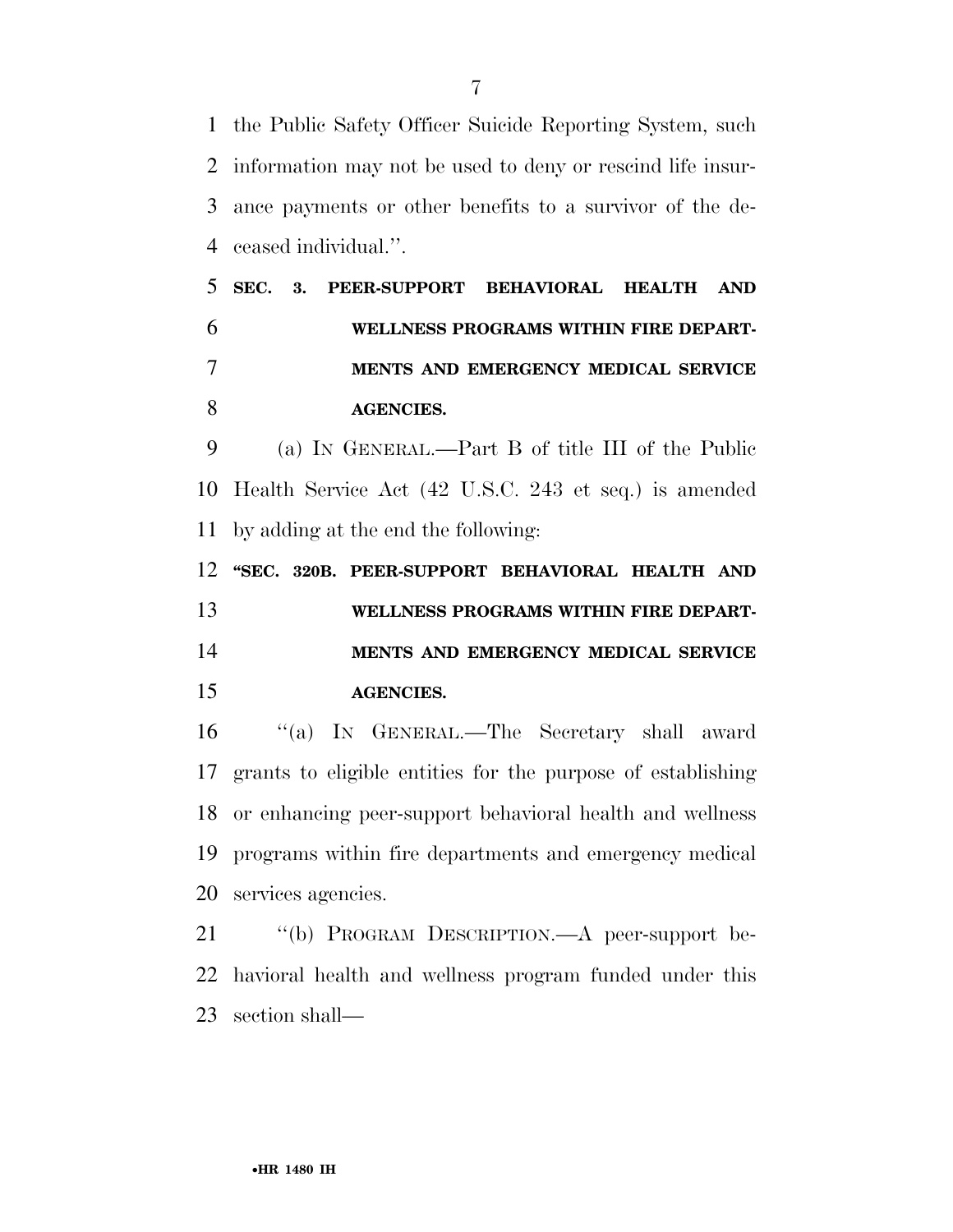| $\mathbf{1}$   | $\cdot$ (1) use career and volunteer members of fire  |
|----------------|-------------------------------------------------------|
| $\overline{2}$ | departments or emergency medical services agencies    |
| 3              | to serve as peer counselors;                          |
| $\overline{4}$ | $\lq(2)$ provide training to members of career, vol-  |
| 5              | unteer, and combination fire departments or emer-     |
| 6              | gency medical service agencies to serve as such peer  |
| $\overline{7}$ | counselors;                                           |
| 8              | "(3) purchase materials to be used exclusively        |
| 9              | to provide such training; and                         |
| 10             | $\cdot$ (4) disseminate such information and mate-    |
| 11             | rials as are necessary to conduct the program.        |
| 12             | "(c) DEFINITION.—In this section:                     |
| 13             | $\lq(1)$ The term 'eligible entity' means a non-      |
| 14             | profit organization with expertise and experience     |
| 15             | with respect to the health and life safety of members |
| 16             | of fire and emergency medical services agencies.      |
| 17             | $\lq(2)$ The term 'member'—                           |
| 18             | $\lq\lq$ with respect to an emergency medical         |
| 19             | services agency, means an employee, regardless        |
| 20             | of rank or whether the employee receives com-         |
| 21             | pensation (as defined in section $1204(7)$ of the     |
| 22             | Omnibus Crime Control and Safe Streets Act of         |
| 23             | $1968$ ; and                                          |
| 24             | $\lq\lq$ with respect to a fire department,           |
| 25             | means any employee, regardless of rank or             |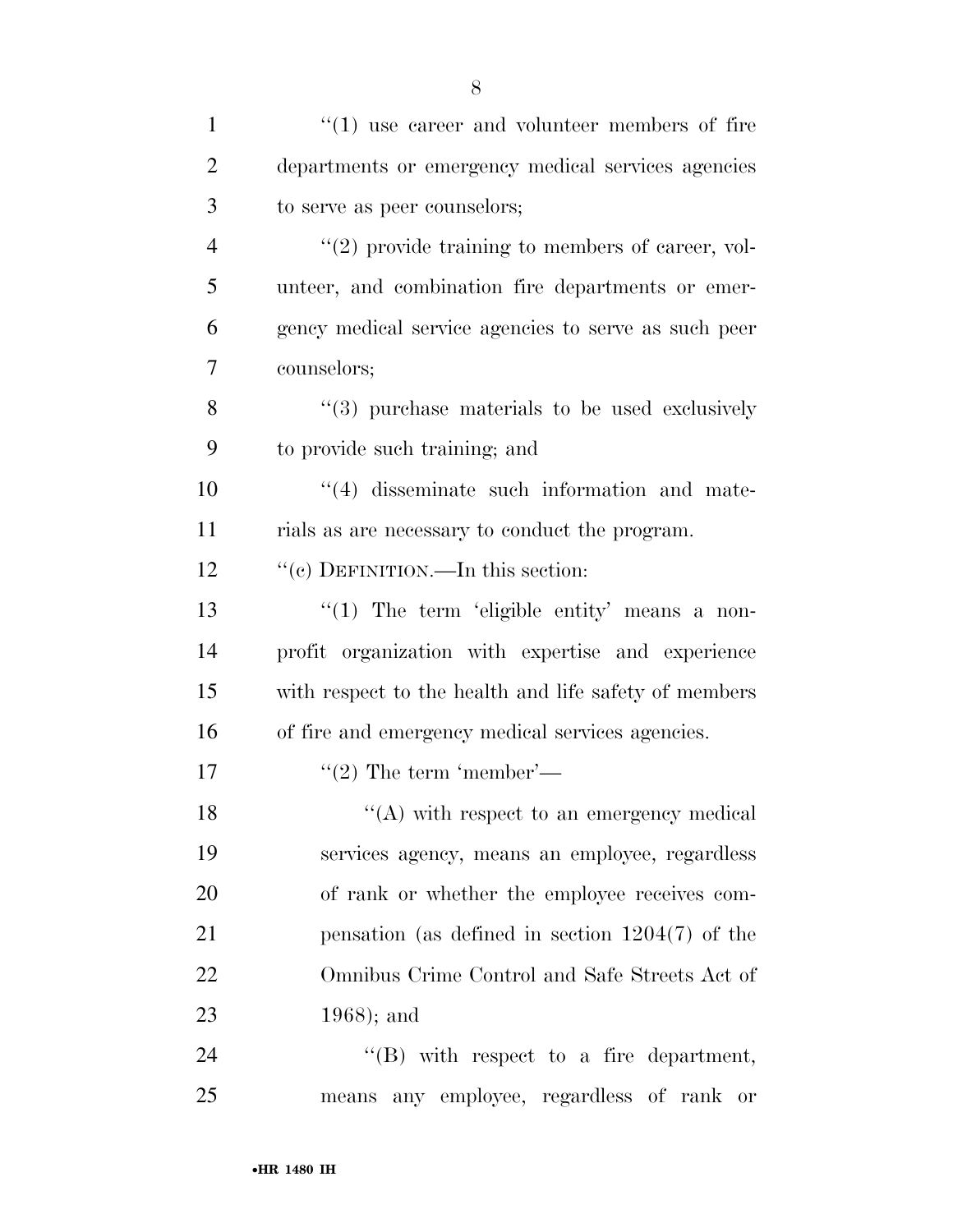whether the employee receives compensation, of a Federal, State, Tribal, or local fire depart- ment who is responsible for responding to calls for emergency service.''.

 (b) TECHNICAL CORRECTION.—Effective as if in- cluded in the enactment of the Children's Health Act of 2000 (Public Law 106–310), the amendment instruction in section 1603 of such Act is amended by striking ''Part B of the Public Health Service Act'' and inserting ''Part B of title III of the Public Health Service Act''.

### **SEC. 4. HEALTH CARE PROVIDER BEHAVIORAL HEALTH AND WELLNESS PROGRAMS.**

 Part B of title III of the Public Health Service Act (42 U.S.C. 243 et seq.), as amended by section 3, is fur-ther amended by adding at the end the following:

 **''SEC. 320C. HEALTH CARE PROVIDER BEHAVIORAL HEALTH AND WELLNESS PROGRAMS.** 

 ''(a) IN GENERAL.—The Secretary shall award grants to eligible entities for the purpose of establishing or enhancing behavioral health and wellness programs for health care providers.

 ''(b) PROGRAM DESCRIPTION.—A behavioral health and wellness program funded under this section shall—  $(1)$  provide confidential support services for health care providers to help handle stressful or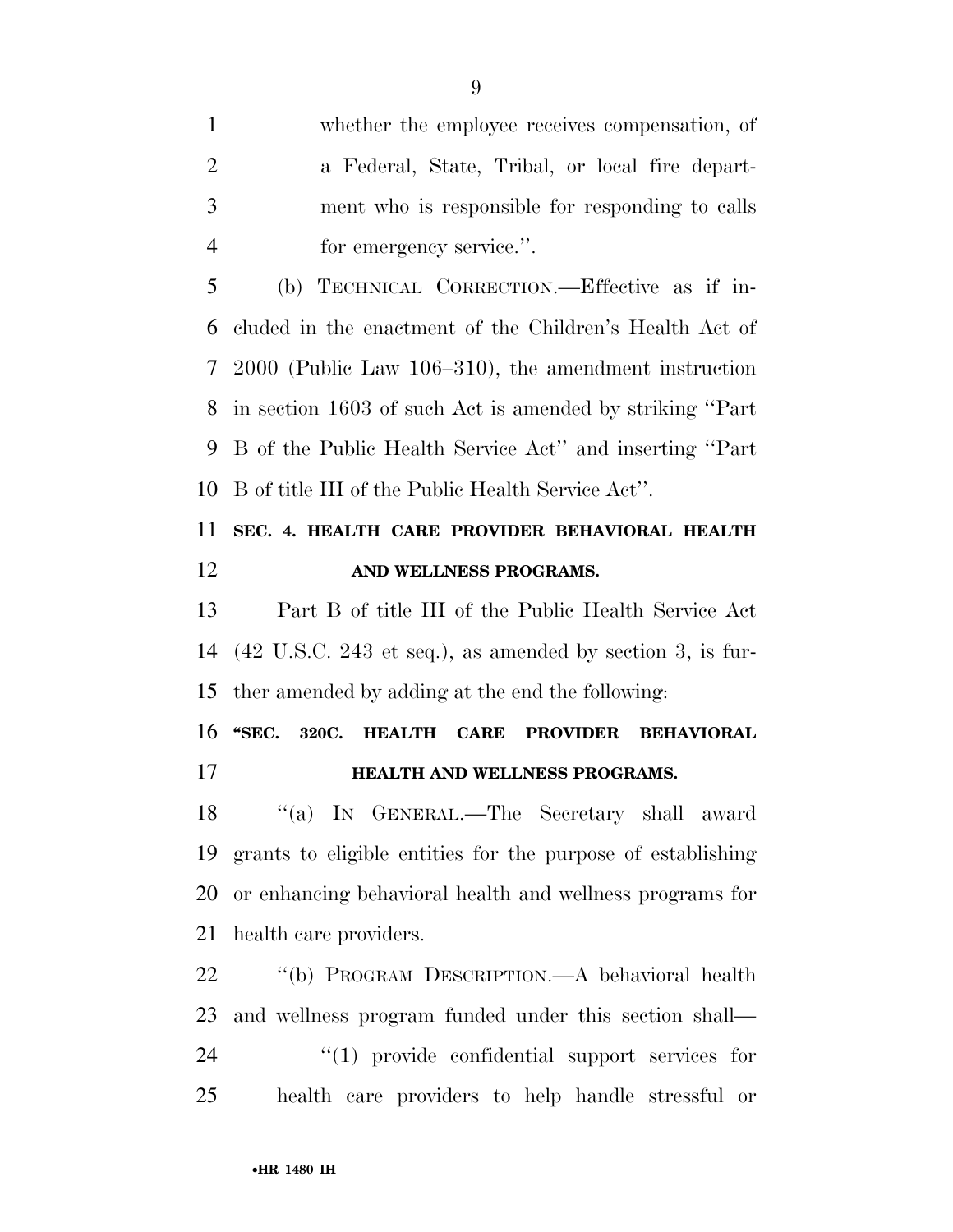| $\mathbf{1}$   | traumatic patient-related events, including coun-                    |
|----------------|----------------------------------------------------------------------|
| $\overline{2}$ | seling services and wellness seminars;                               |
| 3              | $\lq(2)$ provide training to health care providers to                |
| $\overline{4}$ | serve as peer counselors to other health care pro-                   |
| 5              | viders;                                                              |
| 6              | $(3)$ purchase materials to be used exclusively                      |
| 7              | to provide such training; and                                        |
| 8              | $\cdot$ (4) disseminate such information and mate-                   |
| 9              | rials as are necessary to conduct such training and                  |
| 10             | provide such peer counseling.                                        |
| 11             | "(c) DEFINITIONS.—In this section, the term 'eligible                |
| 12             | entity' means a hospital, including a critical access hos-           |
| 13             | pital (as defined in section $1861 \text{(mm)}(1)$ of the Social Se- |
| 14             | curity Act) or a disproportionate share hospital (as defined         |
| 15             | under section $1923(a)(1)(A)$ of such Act), a Federally-             |
| 16             | qualified health center (as defined in<br>section                    |
| 17             | $1905(1)(2)(B)$ of such Act), or any other health care facil-        |
|                | 18 ity.".                                                            |
| 19             | SEC. 5. DEVELOPMENT OF RESOURCES FOR EDUCATING                       |
| 20             | MENTAL HEALTH PROFESSIONALS ABOUT                                    |
| 21             | TREATING FIRE FIGHTERS AND EMERGENCY                                 |
| 22             | MEDICAL SERVICES PERSONNEL.                                          |
| 23             | (a) IN GENERAL.—The Administrator of the United                      |
| 24             | States Fire Administration, in consultation with the Sec-            |
| 25             | retary of Health and Human Services, shall develop and               |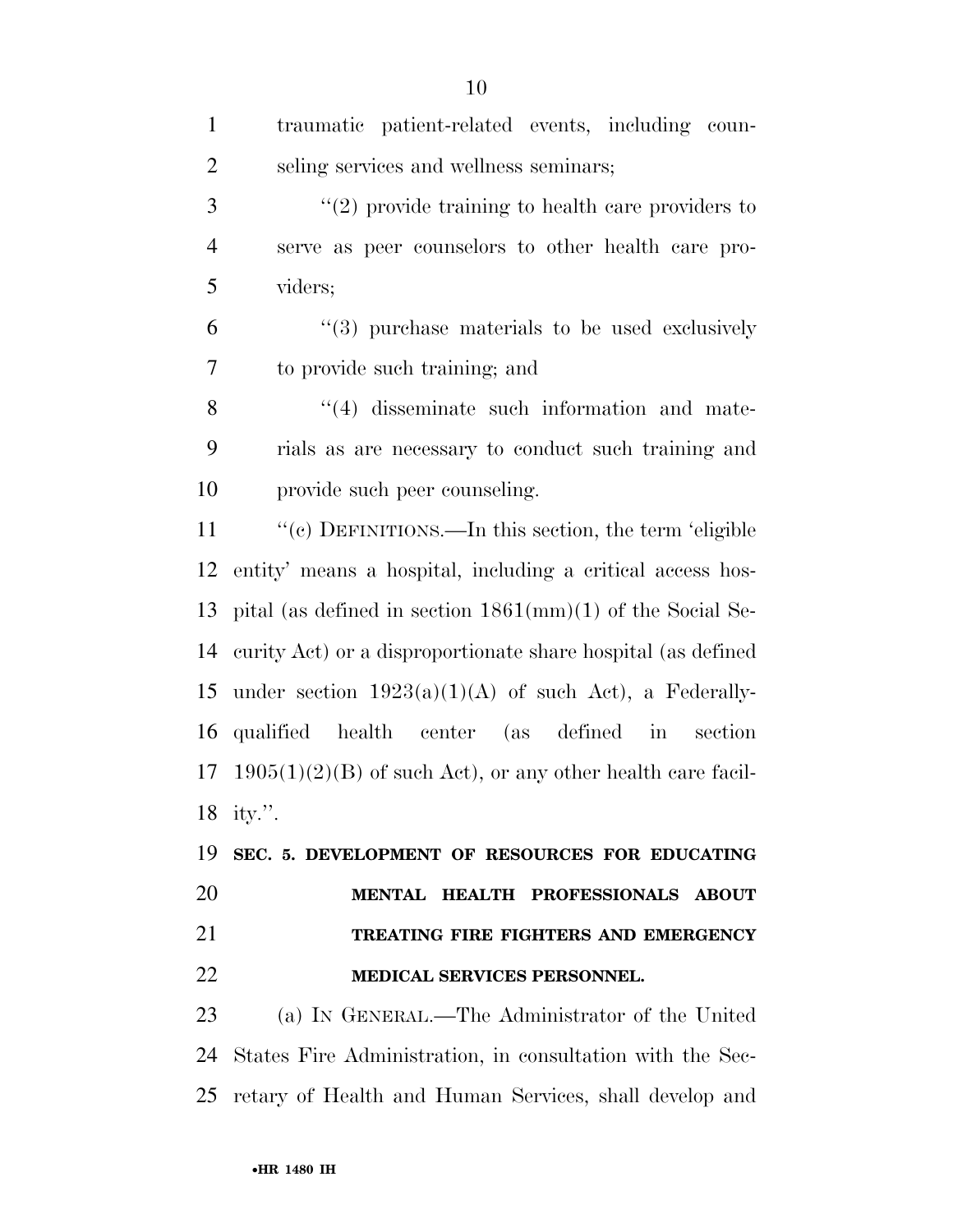make publicly available resources that may be used by the Federal Government and other entities to educate mental health professionals about—

 (1) the culture of Federal, State, Tribal, and local career, volunteer, and combination fire depart-ments and emergency medical services agencies;

 (2) the different stressors experienced by fire- fighters and emergency medical services personnel, supervisory firefighters and emergency medical serv- ices personnel, and chief officers of fire departments and emergency medical services agencies;

 (3) challenges encountered by retired fire- fighters and emergency medical services personnel; and

 (4) evidence-based therapies for mental health issues common to firefighters and emergency med- ical services personnel within such departments and agencies.

 (b) CONSULTATION.—In developing resources under subsection (a), the Administrator of the United States Fire Administration and the Secretary of Health and Human Services shall consult with national fire and emer-gency medical services organizations.

(c) DEFINITIONS.—In this section: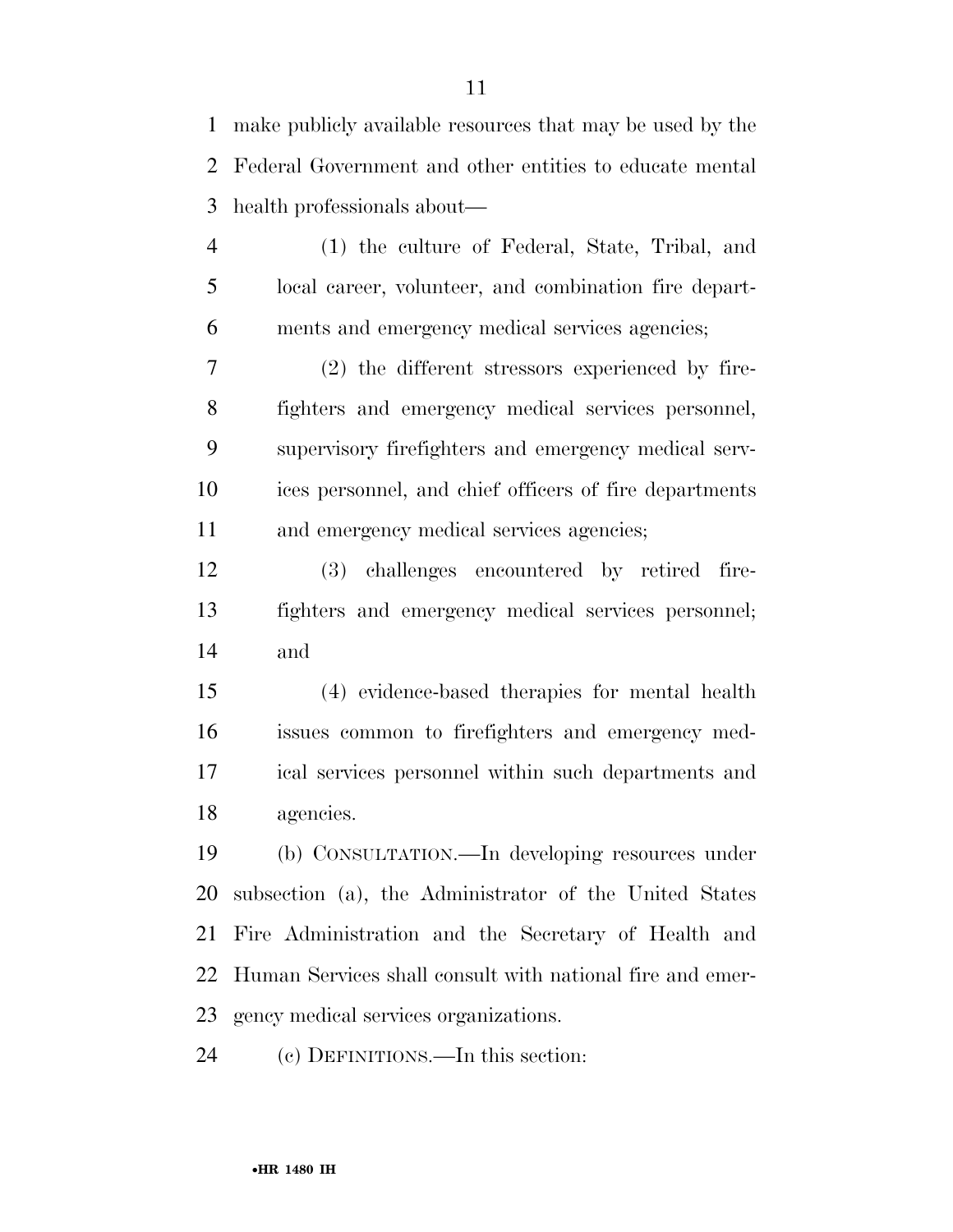(1) The term ''firefighter'' means any employee, regardless of rank or whether the employee receives compensation, of a Federal, State, Tribal, or local fire department who is responsible for responding to calls for emergency service.

 (2) The term ''emergency medical services per- sonnel'' means any employee, regardless of rank or whether the employee receives compensation, as de- fined in section 1204(7) of the Omnibus Crime Con- trol and Safe Streets Act of 1968 (34 U.S.C.  $10284(7)$ .

 (3) The term ''chief officer'' means any indi- vidual who is responsible for the overall operation of a fire department or an emergency medical services agency, irrespective of whether such individual also serves as a firefighter or emergency medical services personnel.

**SEC. 6. BEST PRACTICES AND OTHER RESOURCES FOR AD-**

## **DRESSING POSTTRAUMATIC STRESS DIS-ORDER IN PUBLIC SAFETY OFFICERS.**

 (a) DEVELOPMENT; UPDATES.—The Secretary of Health and Human Services shall—

 (1) develop and assemble evidence-based best practices and other resources to identify, prevent,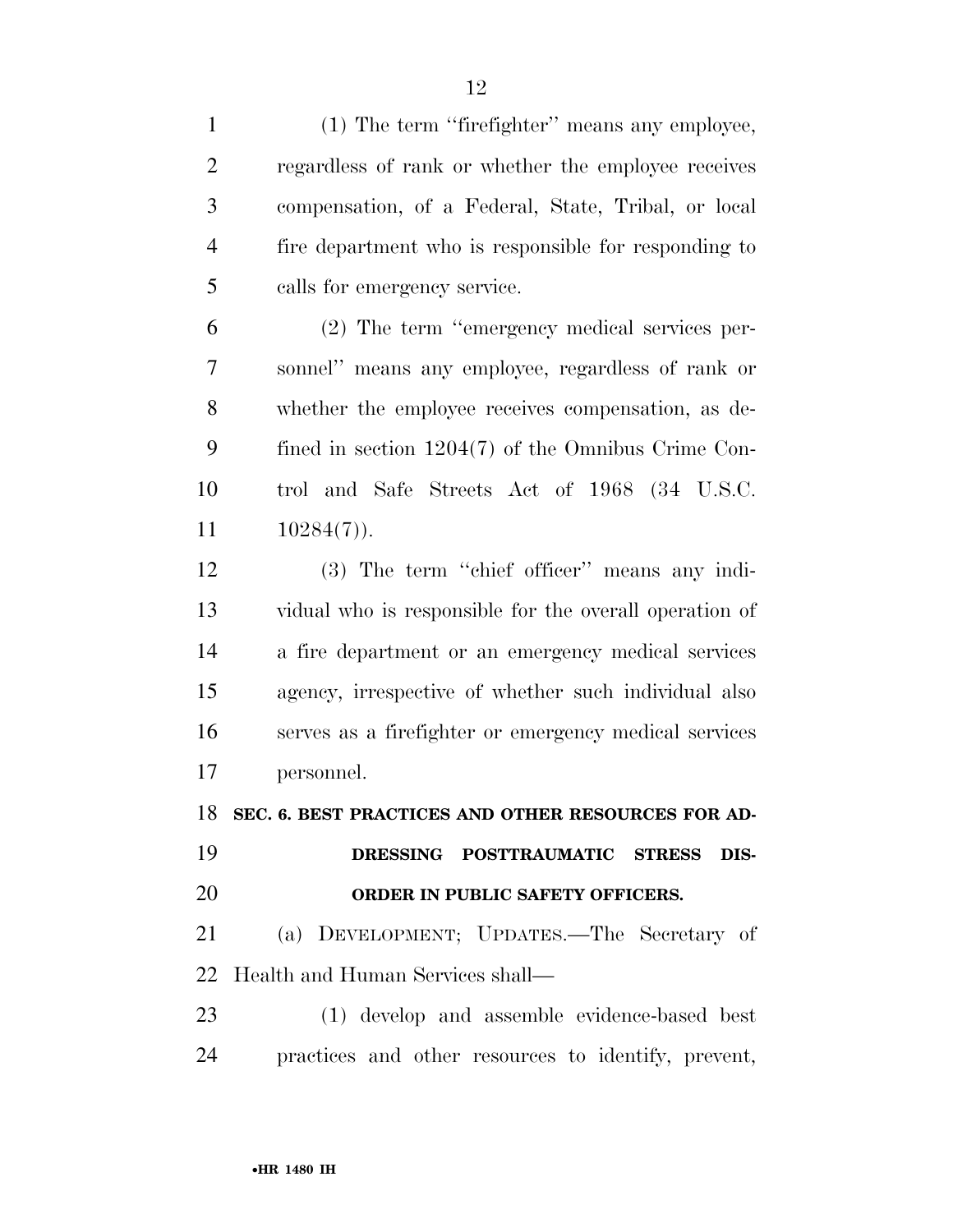| $\mathbf{1}$   | and treat posttraumatic stress disorder and co-oc-               |
|----------------|------------------------------------------------------------------|
| $\overline{2}$ | curring disorders in public safety officers; and                 |
| 3              | $(2)$ reassess and update, as the Secretary deter-               |
| $\overline{4}$ | mines necessary, such best practices and resources,              |
| 5              | including based upon the options for interventions to            |
| 6              | reduce suicide among public safety officers identified           |
| 7              | annual reports required by section<br>the<br>$\operatorname{in}$ |
| 8              | $317W(e)(1)(F)$ of the Public Health Service Act, as             |
| 9              | added by section 2 of this Act.                                  |
| 10             | (b) CONSULTATION.—In developing, assembling, and                 |
| 11             | updating the best practices and resources under sub-             |
| 12             | section (a), the Secretary of Health and Human Services          |
| 13             | shall consult with, at a minimum, the following:                 |
| 14             | (1) Public health experts.                                       |
| 15             | (2) Mental health experts with experience in                     |
| 16             | studying suicide and other profession-related trau-              |
| 17             | matic stress.                                                    |
| 18             | (3) Clinicians with experience in diagnosing and                 |
| 19             | treating mental health issues.                                   |
| 20             | (4) Relevant national police, fire, and emer-                    |
| 21             | gency medical services organizations.                            |
| 22             | (c) AVAILABILITY.—The Secretary of Health and                    |
| 23             | Human Services shall make the best practices and re-             |
| 24             | sources under subsection (a) available to Federal, State,        |
|                |                                                                  |